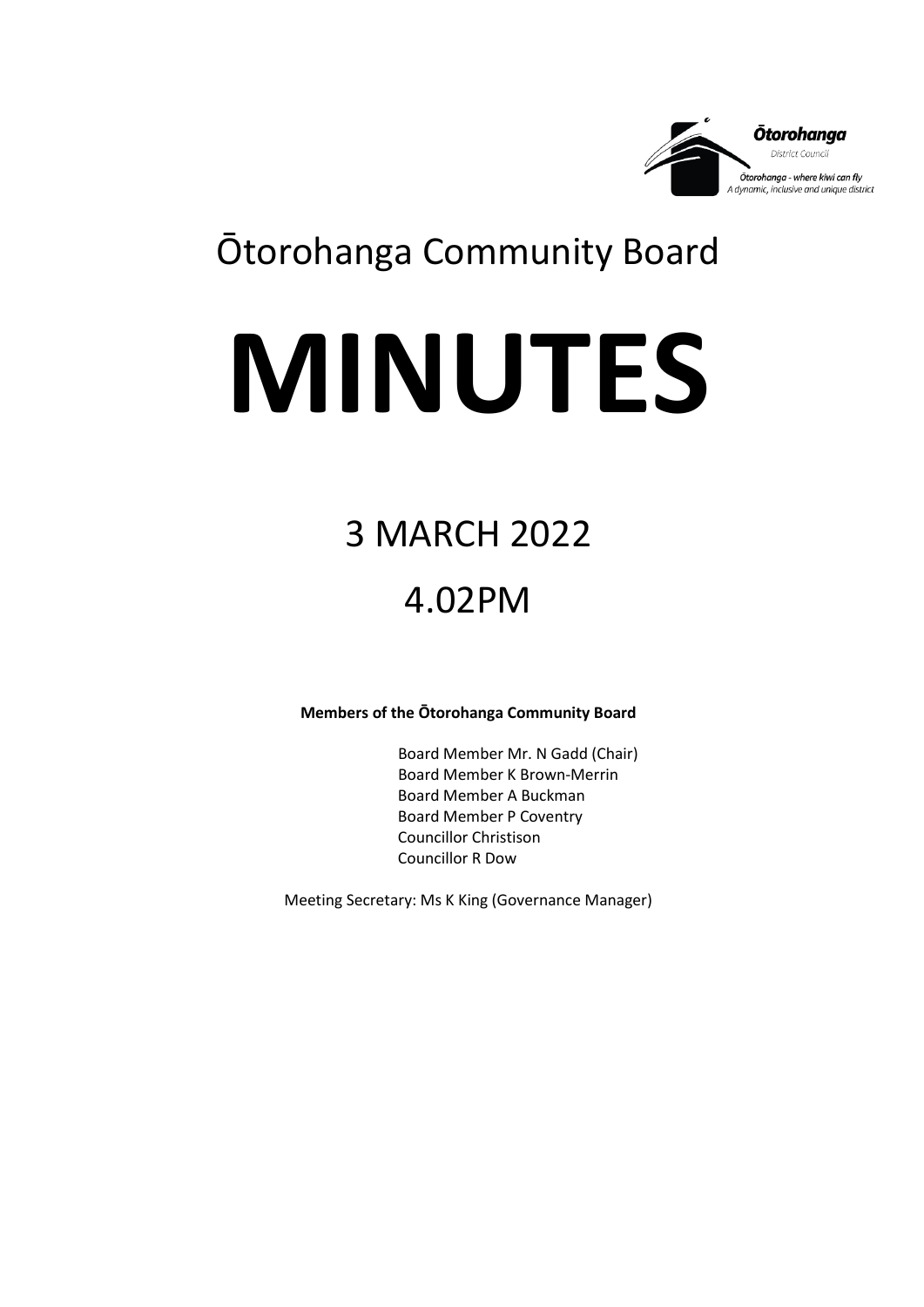#### **OTOROHANGA COMMUNITY BOARD**

#### **3 MARCH 2022**

Minutes of an ordinary meeting of the Ōtorohanga Community Board was held via Zoom on Thursday, 3 March 2022 commencing at 4pm.

> **Tanya Winter CHIEF EXECUTIVE**

#### **ORDER OF BUSINESS:**

APOLOGIES

DECLARATION OF CONFLICTS OF INTEREST

PUBLIC FORUM

CONFIRMATION OF MINUTES – ŌTOROHANGA [COMMUNITY BOARD](https://www.otodc.govt.nz/media/y35pfsli/ocb-minutes-3-february-2022.pdf) - 3 FEBRUARY 2022

#### **REPORTS**

| ITEM 78 | <b>CHAIRPERSONS VERBAL REPORT</b> |   |
|---------|-----------------------------------|---|
| ITEM 79 | OTOROHANGA TOWN CONCEPT PLAN      |   |
| ITEM 80 | ROUTINE BUILDING REPORT           |   |
| ITEM 81 | ROUTINE LIBRARY REPORT            | 4 |
| ITEM 82 | <b>BOARD MEMBER UPDATE</b>        | 4 |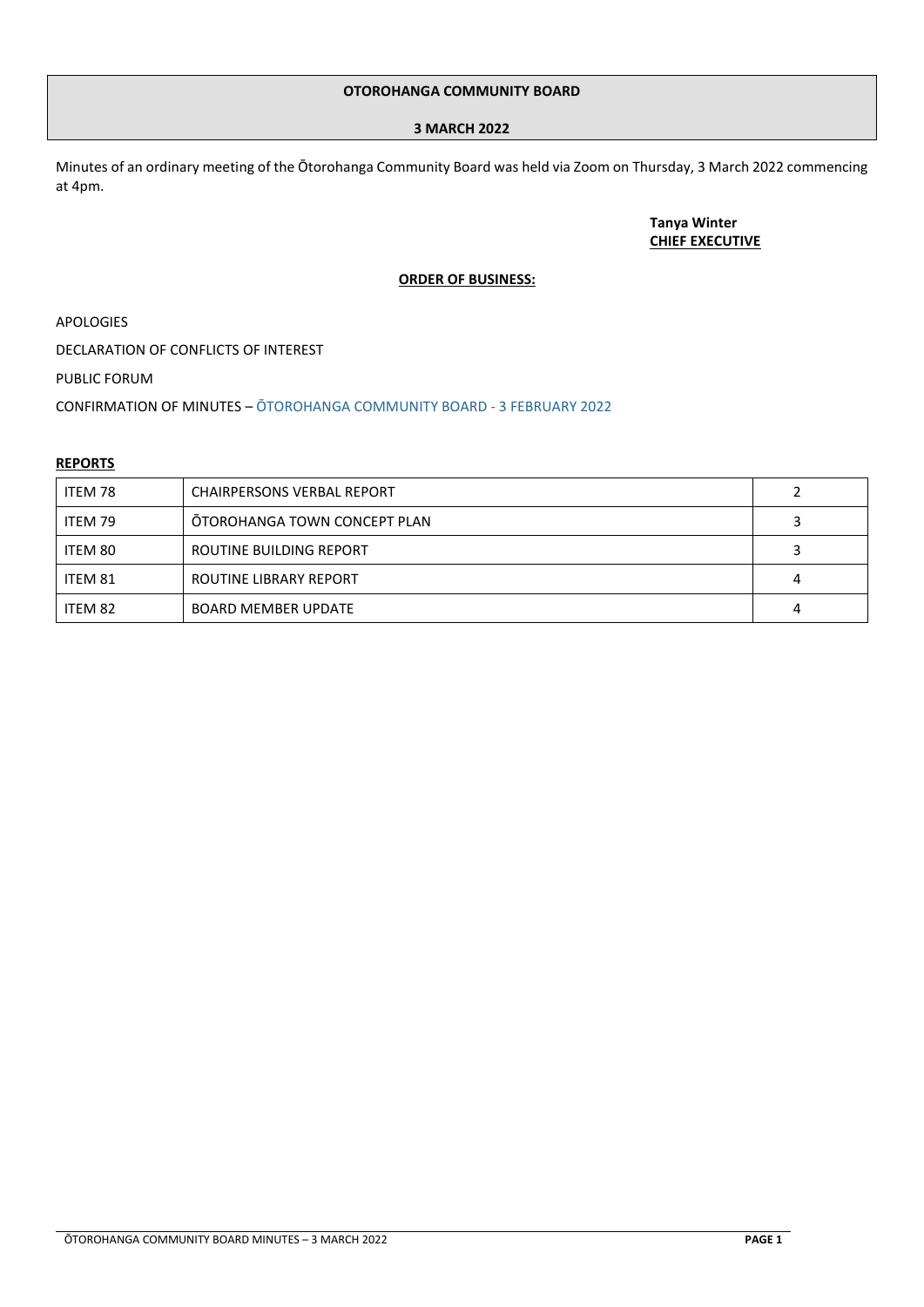#### **PRESENT**

Chairperson Board Member Mr. N Gadd (Chair), Board Member K Brown-Merrin, Board Member A Buckman, Councillor Christison, Councillor R Dow.

#### **IN ATTENDANCE**

His Worship the Mayor, M Baxter, A Loe (Group Manager Regulatory & Growth), N Gower (Group Manager Strategy & Community), G Bunn (Group Manager Business Enablement), M Lewis (Group Manager Engineering & Assets), B O'Callaghan (Manager Finance), R McNeil (Chief Advisor), Jared le Fleming (Acting Services Manager), H Taylor (Manager Libraries) and K King (Governance Manager).

*Chairperson Gadd declared the meeting open.*

#### **APOLOGY**

Chairperson Gadd advised Board Member P Coventry had tendered his apology for non-attendance.

**Resolved**: That the apology for non-attendance for Board Member P Coventry be received and accepted.

**Councillor Christison | Board Member Buckman**

#### **DECLARATION OF CONFLICTS OF INTEREST**

No declarations of conflicts of interest were received.

#### **PUBLIC FORM**

No members of the public had requested to be heard.

#### **CONFIRMATION OF MINUTES – ŌTOROHANGA COMMUNITY BOARD**

**Resolved**: That minutes of the Ōtorohanga Community Board meeting held on 3 February be received.

#### **Board Member Brown-Merrin | Councillor Dow**

#### <span id="page-2-0"></span>**ITEM 78: CHAIRPERSON'S VERBAL REPORT**

Chairperson Gadd thanked Council staff for the recent streamlining in communication. Mr Gadd noted the COVID statistics released earlier in the day noting the 23,000 new cases was seven times the population of Ōtorohanga. He encouraged everyone to stay safe and mask up. Mr Gadd spoke on the impact of COVID on the economy of the town, noting couriers and freight carriers were struggling to provide goods due to staff numbers. This impacted the service provision of local businesses and encouraged patience and empathy for them.

Mr Gadd also thanked staff for the town concept plan project engagement and encouraged members of the public to visit the Girl Guide Hall to share their views.

**Resolved**: That the Chairperson's verbal update be received.

**Councillor Christison | Board Member Brown-Merrin**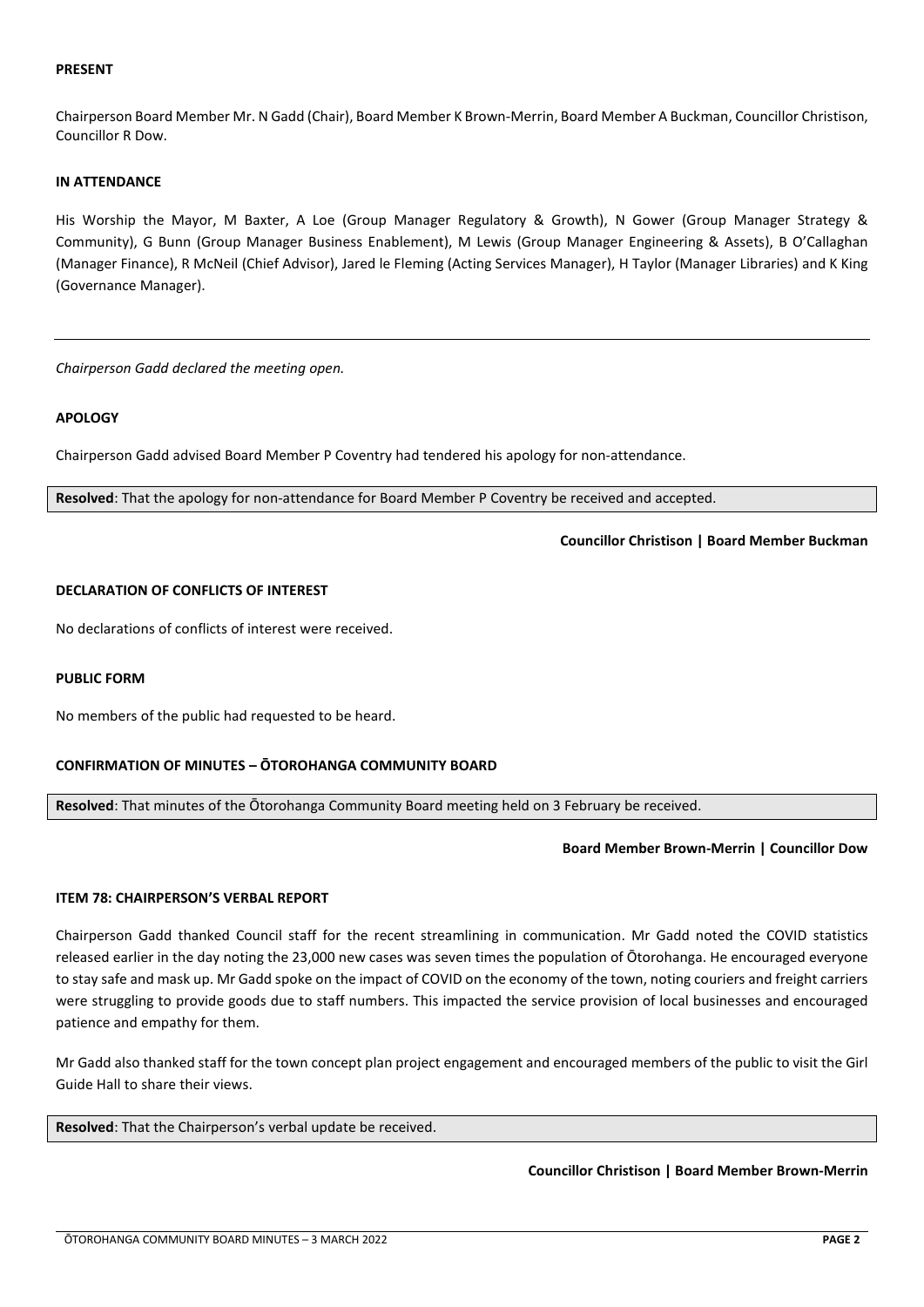#### **ITEM 79: ŌTOROHANGA TOWN CONCEPT PLAN**

Council's Strategic Advisor advised the consultants provided the project support plans, being: a project execution plan, a communication and engagement plan, and a project programme. These provide a framework to provide direction but flexibility in respond to changes in COVID and other matters. Mr McNeil advised the previously start date for wider community engagement has been delayed due to the current COVID situation. The engagement will now start after the Easter holiday period and the school holidays.

Mr McNeil advised the community profile focuses on who we are as a people, a community and our business and economic activity and, place, landforms and features. He noted the census information is usually released 18 months to 2 years after the census was taken and is currently 3 years old. In developing the broader social wellbeing indicators it has been clear some of the data is not readily available or at a community level. This impacts on the overall picture but is a useful basis for the project. He noted the base information is being finalised and supporting material developed to be used in the community engagement phase. A twosided A4 information sheet will be distributed to every household in the town area.

Mr McNeil advised Board members of opportunities to be involved in the project during community consultation. Media statements and information packs would benefit from quotes from the Mayor and members of the Board. There are around 10 sessions of engagement and Board members were encouraged to attend where available. These sessions will be a mix of day and afterhours times. He noted sessions of the two advisory groups were open to Board Members to attend but noted there were not open to the wider public. Mr McNeil advised frequently asked questions and other project information will be available on Council's website and supported by a dedicated email address for the project.

In response to a query on item 3 of the recommendation, Mr McNeil commented the Ōtorohanga District Development Board needed to be included on the Advisory Group due to its connection with businesses and other organisations in the town centre. This inclusion is in alignment with the previous information provided to the Board on the ability to add members to the Advisory Group.

#### **Resolved**:

That the Ōtorohanga Community Board:

- 1 Receives this report 'Ōtorohanga Town Concept Plan Project Update February 2022'.
- 2 Receives the following project support documents:
	- a Project Execution Plan
	- b Communication and Engagement Plan
	- c Project Programme
	- d Draft Ōtorohanga Community Profile
- 3 Notes that Michelle Hollands from the Ōtorohanga District Development Board will join the Community Advisory Group.

#### **Councillor Dow | Councillor Christison**

#### <span id="page-3-0"></span>**ITEM 80: ROUTINE BUILDING CONTROL REPORT**

Council's Group Manager Engineering and Assets presented the report as the Building Manager was experiencing technical difficulties in joining the meeting. Chairperson Gadd noted the big projects happening in the District was fantastic to see.

**Resolved**: That the Building Control activity report for the last quarter of 2021 be received.

#### **Councillor Christison | Board Member Brown-Merrin**